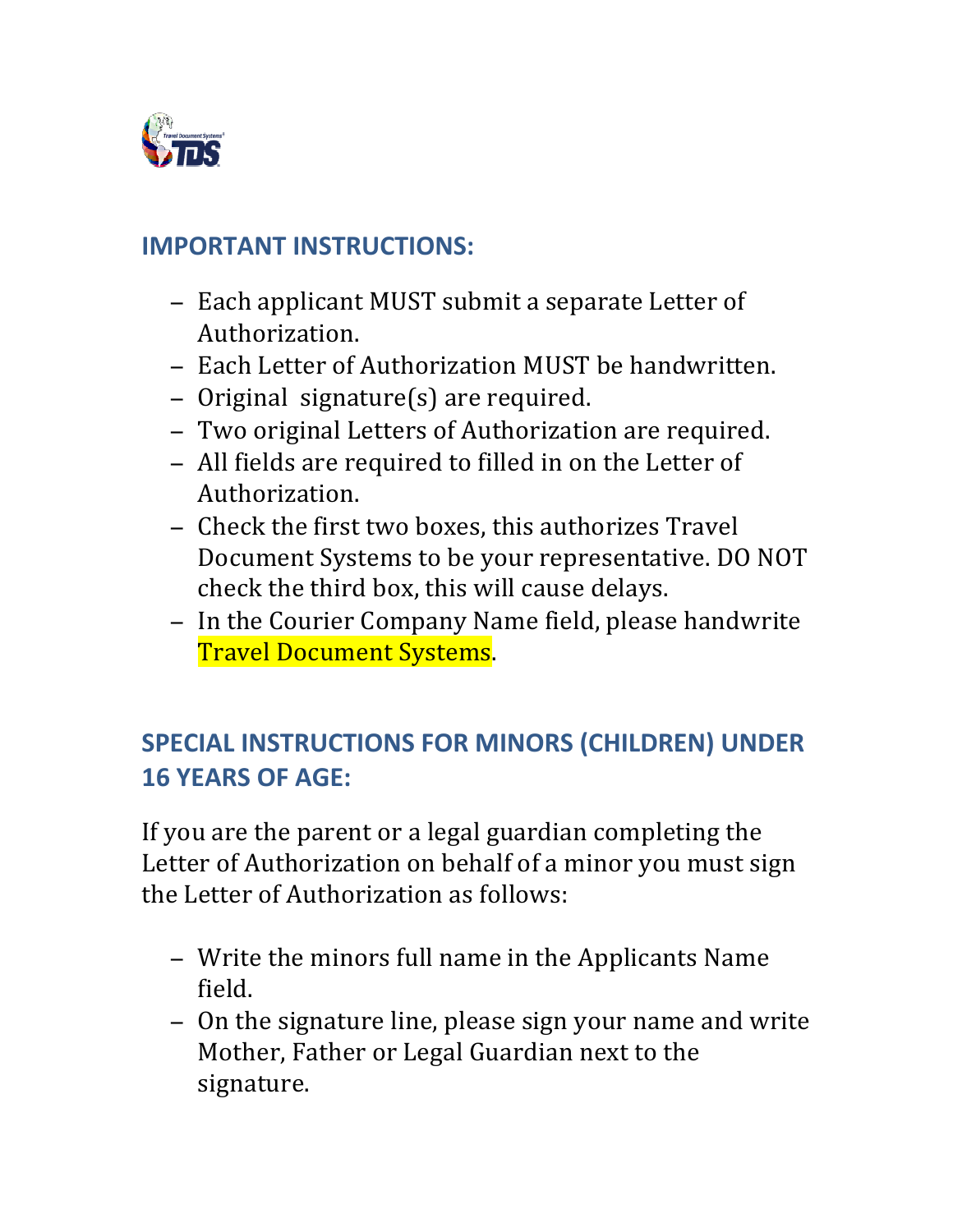| TRAVEL DOCUMENT SYSTEMS, INC.<br><b>Los Angeles</b><br>San Francisco<br>Houston<br><b>New York</b><br><b>Washington DC</b><br><b>Atlanta</b><br><b>Seattle</b><br><b>Letter of Authorization</b>                                                                                                                                                                                 |
|----------------------------------------------------------------------------------------------------------------------------------------------------------------------------------------------------------------------------------------------------------------------------------------------------------------------------------------------------------------------------------|
| Please carefully read the information below before completing this Letter of Authorization.                                                                                                                                                                                                                                                                                      |
| An individual's personal information cannot be released by the U.S. government to another party without<br>the written consent of the individual under the provisions of the Privacy Act of 1974 (5 USC 552a). As a<br>result, an employee at a U.S. passport agency cannot discuss the details of your passport application with<br>a third party without your written consent. |
| Please check all that apply:                                                                                                                                                                                                                                                                                                                                                     |
| I authorize the company stated below to submit my passport application to a passport agency and<br>ø<br>Recommended                                                                                                                                                                                                                                                              |

I authorize the passport agency to disclose to the company listed below any requests for further Recommended ☑ documentation and/or information that that may arise in connection with my passport application, and I authorize the company to respond to such requests under my direction.

pick up the passport from a U.S. passport agency on my behalf.

I do not authorize the passport agency to disclose to the company listed below any requests for further documentation and/or information that may arise with my passport application. I want the passport agency to contact me directly should an issue arise with my passport application that concerns matters other than the date on which the passport will be ready for pick-up from the passport agency.

### **Applicant Information**

#### (Note: All of the information below MUST only be hand written by the applicant, parent, legal guardian, or person legally acting in loco parentis)

| Name must be<br>hand written.        | <b>Applicant Name:</b>                                 |
|--------------------------------------|--------------------------------------------------------|
|                                      | (Last Name, First Name, Middle Name)                   |
|                                      |                                                        |
| Must be hand<br>written.             | 21/2000<br>Date:<br>Applicant Phone No:                |
|                                      | (Area Code-XXX-XXXX)<br>(MM/DD/YYYY)                   |
|                                      |                                                        |
| "Travel Document<br>Systems" goes in |                                                        |
| this space.                          | RAVEL DOCUMENT SYSTEMS<br><b>Courier Company Name:</b> |
|                                      |                                                        |
|                                      | <b>Applicant Signature:</b>                            |

(If the applicant is under the age of 16, a parent, legal guardian, or person legally acting in loco parentis must sign)